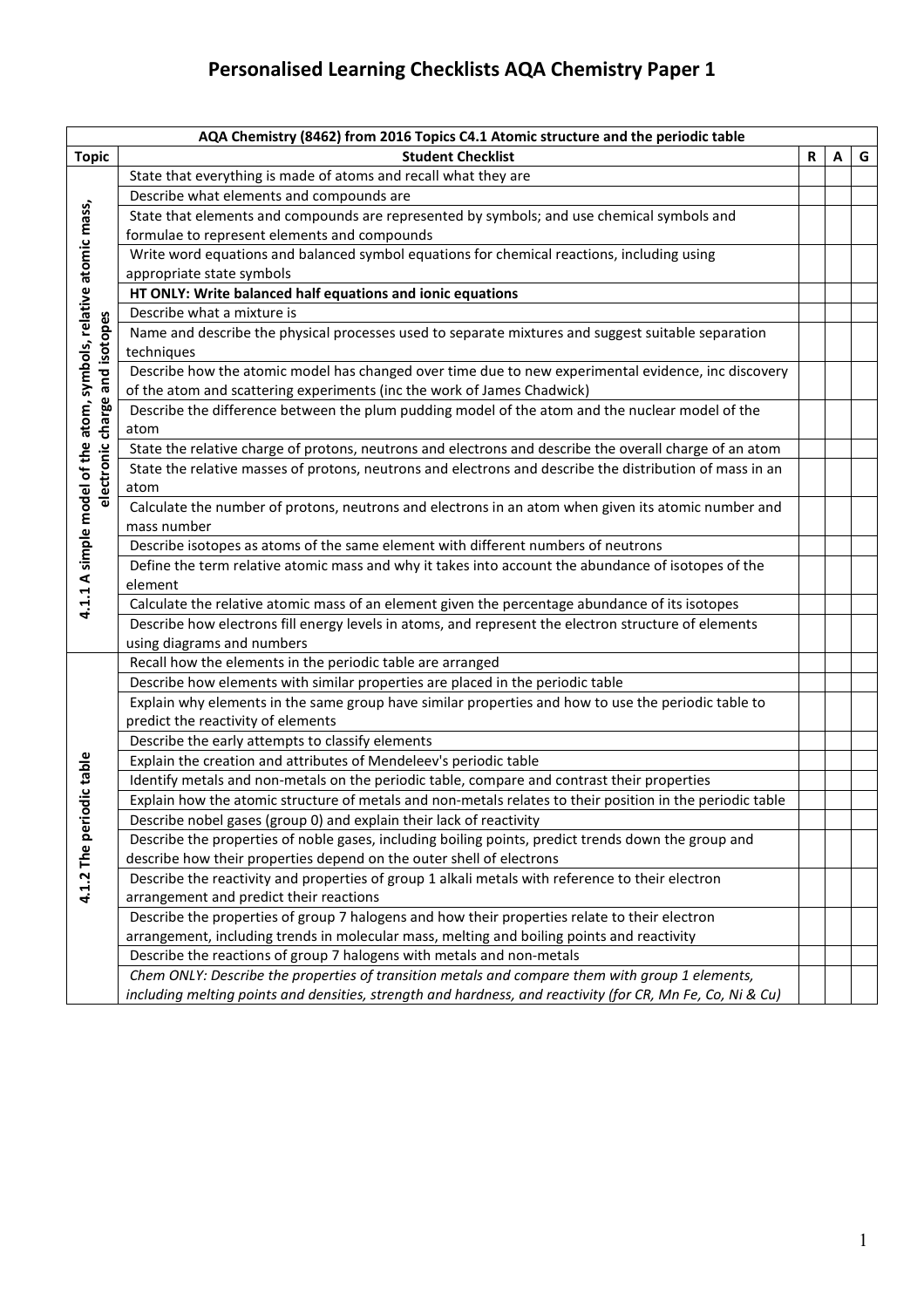|                                                    | AQA Chemistry (8462) from 2016 Topics C4.2 Bonding, structure, and the properties of matter                |   |   |   |
|----------------------------------------------------|------------------------------------------------------------------------------------------------------------|---|---|---|
| <b>Topic</b>                                       | <b>Student Checklist</b>                                                                                   | R | A | G |
|                                                    | Describe the three main types of bonds: ionic bonds, covalent bonds and metallic bonds in terms of         |   |   |   |
|                                                    | electrostatic forces and the transfer or sharing of electrons                                              |   |   |   |
|                                                    | Describe how the ions produced by elements in some groups have the electronic structure of a noble gas     |   |   |   |
|                                                    | and explain how the charge of an ion relates to its group number                                           |   |   |   |
|                                                    | Describe the structure of ionic compounds, including the electrostatic forces of attraction, and represent |   |   |   |
|                                                    | ionic compounds using dot and cross diagrams                                                               |   |   |   |
|                                                    | Describe the limitations of using dot and cross, ball and stick, two and three-dimensional diagrams to     |   |   |   |
|                                                    | represent a giant ionic structure                                                                          |   |   |   |
|                                                    | Work out the empirical formula of an ionic compound from a given model or diagram that shows the           |   |   |   |
| 4.2.1 Chemical bonds, ionic, covalent and metallic | ions in the structure                                                                                      |   |   |   |
|                                                    | Describe covalent bonds and identify different types of covalently bonded substances, such as small        |   |   |   |
|                                                    | molecules, large molecules and substances with giant covalent structures                                   |   |   |   |
|                                                    | Represent covalent bonds between small molecules, repeating units of polymers and parts of giant           |   |   |   |
|                                                    | covalent structures using diagrams                                                                         |   |   |   |
|                                                    | Draw dot and cross diagrams for the molecules of hydrogen, chlorine, oxygen, nitrogen, hydrogen            |   |   |   |
|                                                    | chloride, water, ammonia and methane                                                                       |   |   |   |
|                                                    | Deduce the molecular formula of a substance from a given model or diagram in these forms showing the       |   |   |   |
|                                                    | atoms and bonds in the molecule                                                                            |   |   |   |
|                                                    | Describe the arrangement of atoms and electrons in metallic bonds and draw diagrams the bonding in         |   |   |   |
|                                                    | metals                                                                                                     |   |   |   |
| structure are related to the properties of         | Name the three States of matter, identify them from a simple model and state which changes of state        |   |   |   |
|                                                    | happen at melting and boiling points                                                                       |   |   |   |
|                                                    | Explain changes of state using particle theory and describe factors that affect the melting and boiling    |   |   |   |
|                                                    | point of a substance                                                                                       |   |   |   |
|                                                    | HT ONLY: Discuss the limitations of particle theory                                                        |   |   |   |
|                                                    | Recall what (s), (l), (g) and (aq) mean when used in chemical equations and be able to use them            |   |   |   |
|                                                    | appropriately                                                                                              |   |   |   |
|                                                    | Explain how the structure of ionic compounds affects their properties, including melting and boiling       |   |   |   |
|                                                    | points and conduction of electricity (sodium chloride structure only)                                      |   |   |   |
| substances                                         | Explain how the structure of small molecules affects their properties                                      |   |   |   |
|                                                    | Explain how the structure of polymers affects their properties                                             |   |   |   |
|                                                    | Explain how the structure of giant covalent structures affects their properties                            |   |   |   |
|                                                    | Explain how the structure of metals and alloys affects their properties, including explaining why they are |   |   |   |
|                                                    | good conductors                                                                                            |   |   |   |
|                                                    | Explain why alloys are harder than pure metals in terms of the layers of atoms                             |   |   |   |
|                                                    | Explain the properties of graphite, diamond and graphene in terms of their structure and bonding           |   |   |   |
|                                                    | Describe the structure of fullerenes, and their uses, including Buckminsterfullerene and carbon            |   |   |   |
|                                                    | nanotubes                                                                                                  |   |   |   |
|                                                    | Chem ONLY: Compare the dimensions of nanoparticles to other particles and explain the effect of their      |   |   |   |
| 4.2.2 How bonding and                              | surface area to volume ratio on their properties                                                           |   |   |   |
|                                                    | Chem ONLY: Discuss the applications of nanoparticles and their advantages and disadvantages, including     |   |   |   |
|                                                    | uses in medicine, cosmetics, fabrics and the development of catalysts                                      |   |   |   |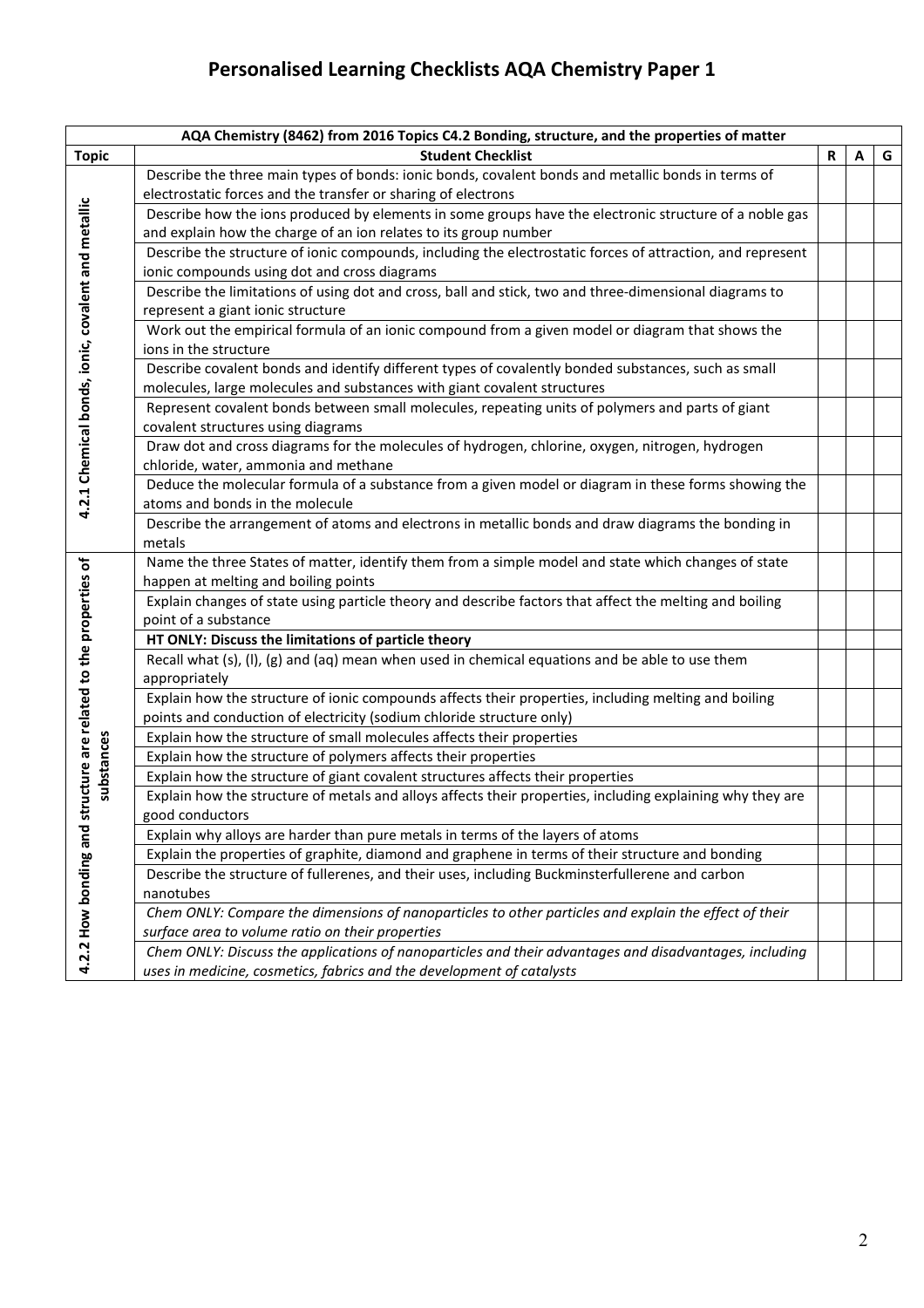| AQA Chemistry (8462) from 2016 Topics C4.3 Quantitative chemistry |                                                                                                                                  |   |   |   |  |
|-------------------------------------------------------------------|----------------------------------------------------------------------------------------------------------------------------------|---|---|---|--|
| <b>Topic</b>                                                      | <b>Student Checklist</b>                                                                                                         | R | Α | G |  |
|                                                                   | State that mass is conserved and explain why, including describing balanced equations in terms of                                |   |   |   |  |
| 4.3.1 Chemical measurements,                                      | conservation of mass                                                                                                             |   |   |   |  |
|                                                                   | Explain the use of the multipliers in equations in normal script before a formula and in subscript                               |   |   |   |  |
|                                                                   | within a formula                                                                                                                 |   |   |   |  |
| conservation of mass and the<br>quantitative interpretation       | Describe what the relative formula mass (Mr) of a compound is and calculate the relative formula                                 |   |   |   |  |
|                                                                   | mass of a compound, given its formula                                                                                            |   |   |   |  |
|                                                                   | Calculate the relative formula masses of reactants and products to prove that mass is conserved in a                             |   |   |   |  |
|                                                                   | balanced chemical equation                                                                                                       |   |   |   |  |
|                                                                   | Explain observed changes of mass during chemical reactions in non-enclosed systems using the                                     |   |   |   |  |
|                                                                   | particle model when given the balanced symbol equation                                                                           |   |   |   |  |
|                                                                   | Explain why whenever a measurement is made there is always some uncertainty about the result                                     |   |   |   |  |
|                                                                   | obtained                                                                                                                         |   |   |   |  |
|                                                                   | HT ONLY: State that chemical amounts are measured in moles (mol) and explain what a mol is                                       |   |   |   |  |
|                                                                   | with reference to relative formula mass and Avogadro's constant                                                                  |   |   |   |  |
| pure substances<br>4.3.2 Use of amount of substance in            | HT ONLY: Use the relative formula mass of a substance to calculate the number of moles in a given                                |   |   |   |  |
|                                                                   | mass of the substance                                                                                                            |   |   |   |  |
|                                                                   | HT ONLY: Calculate the masses of reactants and products when given a balanced symbol equation                                    |   |   |   |  |
|                                                                   | HT ONLY: Use moles to write a balanced equation when given the masses of reactants and                                           |   |   |   |  |
|                                                                   | products (inc changing the subject of the equation)                                                                              |   |   |   |  |
|                                                                   | HT ONLY: Explain the effect of limiting the quantity of a reactant on the amount of products in                                  |   |   |   |  |
|                                                                   | terms of moles or masses in grams                                                                                                |   |   |   |  |
|                                                                   | Calculate the mass of solute in a given volume of solution of known concentration in terms of mass                               |   |   |   |  |
|                                                                   | per given volume of solution                                                                                                     |   |   |   |  |
| relation to masses of                                             | HT ONLY: Explain how the mass of a solute and the volume of a solution is related to the                                         |   |   |   |  |
|                                                                   | concentration of the solution                                                                                                    |   |   |   |  |
|                                                                   | Chem ONLY: Explain why it is not always possible to obtain the calculated or expected amount of a                                |   |   |   |  |
|                                                                   | product                                                                                                                          |   |   |   |  |
|                                                                   | Chem ONLY: Calculate the theoretical amount of a product and percentage yield of a product using                                 |   |   |   |  |
|                                                                   | the formula % yield = mass of product made/max theoretical mass of product x 100                                                 |   |   |   |  |
| and atom economy of<br>emical reactions                           | Chem & HT ONLY: Calculate the theoretical mass of a product from a given mass of reactant and                                    |   |   |   |  |
|                                                                   | the balanced equation for the reaction                                                                                           |   |   |   |  |
|                                                                   | Chem ONLY: Describe atom economy as a measure of the amount of reactants that end up as useful                                   |   |   |   |  |
| ъ                                                                 | products                                                                                                                         |   |   |   |  |
| ㅎ                                                                 | Chem ONLY: Calculate the percentage atom economy of a reaction to form a desired product using                                   |   |   |   |  |
|                                                                   | the equation % atom economy =RfM of desired product/sum of RfM of all reactants x 100                                            |   |   |   |  |
| 4.3.3 Yiel                                                        | Chem & HT ONLY: Explain why a particular reaction pathway is chosen to produce a specified                                       |   |   |   |  |
|                                                                   | product, given appropriate data                                                                                                  |   |   |   |  |
|                                                                   | Chem & HT ONLY: Calculate the amount of solute (in moles or grams) in a solution from its                                        |   |   |   |  |
|                                                                   | concentration in mol/dm <sup>3</sup>                                                                                             |   |   |   |  |
|                                                                   | Chem & HT ONLY: Calculate the concentration of a solution when it reacts completely with another                                 |   |   |   |  |
|                                                                   | solution of a known concentration<br>Chem & HT ONLY: Describe how to carry out titrations of strong acids and strong alkalis and |   |   |   |  |
|                                                                   | calculate quantities in titrations involving concentrations in mol/dm <sup>3</sup> and $g/dm^3$                                  |   |   |   |  |
|                                                                   | Chem & HT ONLY: Explain how the concentration of a solution in mol/dm3 is related to the mass of                                 |   |   |   |  |
| 4.3.4 Using concentrations of<br>solutions in mol/dm <sup>3</sup> | the solute and the volume of the solution                                                                                        |   |   |   |  |
|                                                                   | Chem & HT ONLY: Explain what the volume of one mole of any gas at room temperature is                                            |   |   |   |  |
|                                                                   | Chem & HT ONLY: Calculate the volume of a gas at room temperature and pressure from its mass                                     |   |   |   |  |
|                                                                   | and relative formula mass                                                                                                        |   |   |   |  |
|                                                                   |                                                                                                                                  |   |   |   |  |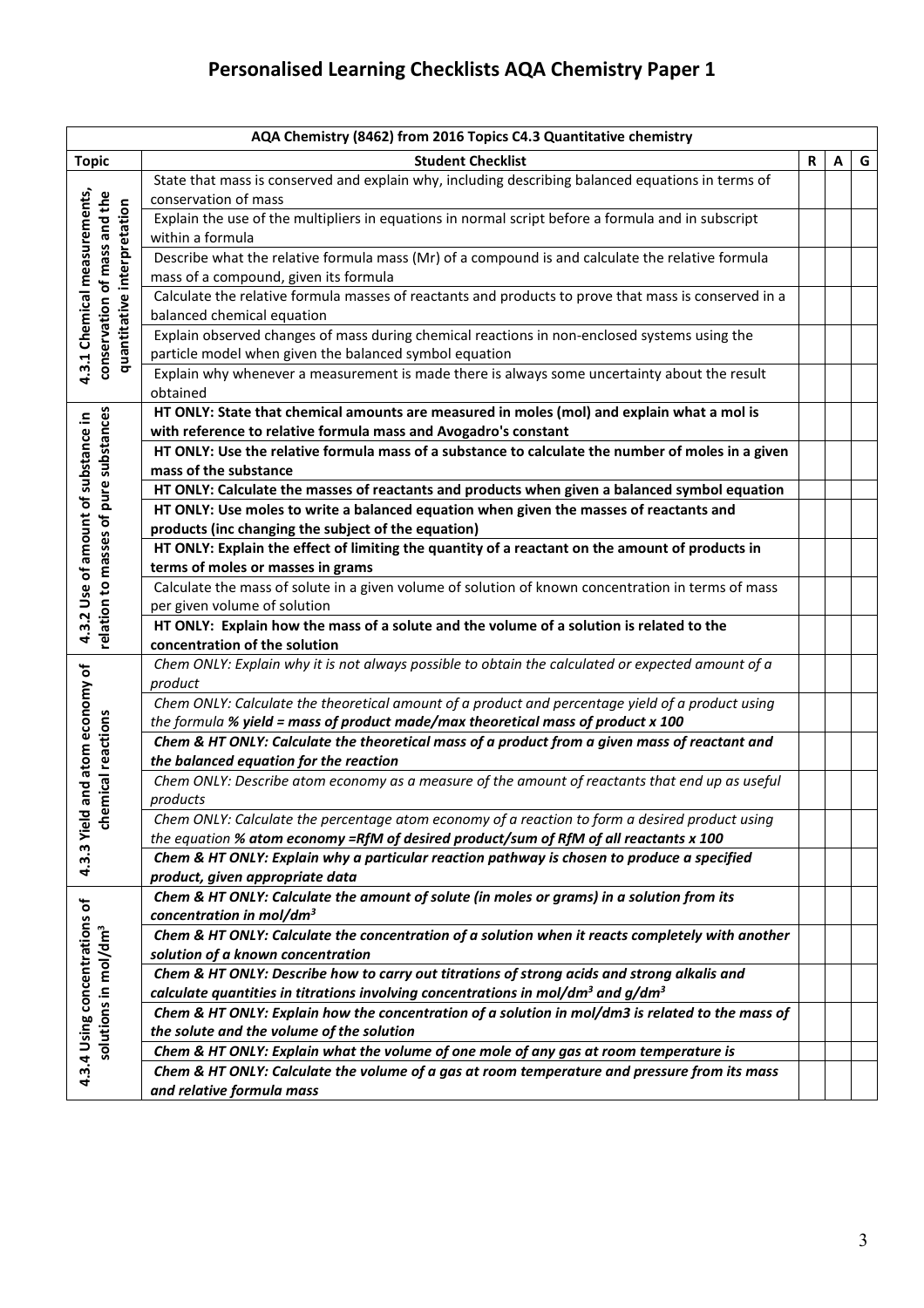| AQA Chemistry (8462) from 2016 Topics C4.4 Chemical changes |                                                                                                                                                                                 |   |   |   |
|-------------------------------------------------------------|---------------------------------------------------------------------------------------------------------------------------------------------------------------------------------|---|---|---|
| <b>Topic</b>                                                | <b>Student Checklist</b>                                                                                                                                                        | R | A | G |
| 4.4.1 Reactivity of metals                                  | Describe how metals react with oxygen and state the compound they form, define oxidation and<br>reduction                                                                       |   |   |   |
|                                                             | Describe the arrangement of metals in the reactivity series, including carbon and hydrogen, and use the<br>reactivity series to predict the outcome of displacement reactions   |   |   |   |
|                                                             | Recall and describe the reactions, if any, of potassium, sodium, lithium, calcium, magnesium, zinc, iron<br>and copper with water or dilute acids                               |   |   |   |
|                                                             | Relate the reactivity of metals to its tendency to form positive ions and be able to deduce an order of<br>reactivity of metals based on experimental results                   |   |   |   |
|                                                             | Recall what native metals are and explain how metals can be extracted from the compounds in which<br>they are found in nature by reduction with carbon                          |   |   |   |
|                                                             | Evaluate specific metal extraction processes when given appropriate information and identify which<br>species are oxidised or reduced                                           |   |   |   |
|                                                             | HT ONLY: Describe oxidation and reduction in terms of loss and gain of electrons                                                                                                |   |   |   |
|                                                             | HT ONLY: Write ionic equations for displacement reactions, and identify which species are oxidised                                                                              |   |   |   |
|                                                             | and reduced from a symbol or half equation                                                                                                                                      |   |   |   |
|                                                             | HT ONLY: Explain in terms of gain or loss of electrons that the reactions between acids and some                                                                                |   |   |   |
|                                                             | metals are redox reactions, and identify which species are oxidised and which are reduced (Mg, Zn, Fe<br>+ HCl & H <sub>2</sub> SO <sub>4</sub> )                               |   |   |   |
|                                                             | Explain that acids can be neutralised by alkalis, bases and metal carbonates and list the products of each<br>of these reactions                                                |   |   |   |
|                                                             | Predict the salt produced in a neutralisation reaction based on the acid used and the positive ions in the                                                                      |   |   |   |
|                                                             | base, alkali or carbonate and use the formulae of common ions to deduce the formulae of the salt                                                                                |   |   |   |
|                                                             | Describe how soluble salts can be made from acids and how pure, dry samples of salts can be obtained                                                                            |   |   |   |
|                                                             | Required practical 1: preparation of a pure, dry sample of a soluble salt from an insoluble oxide or                                                                            |   |   |   |
|                                                             | carbonate using a Bunsen burner to heat dilute acid and a water bath or electric heater to evaporate the                                                                        |   |   |   |
|                                                             | solution                                                                                                                                                                        |   |   |   |
|                                                             | Recall what the pH scale measures and describe the scale used to identify acidic, neutral or alkaline<br>solutions                                                              |   |   |   |
| 4.4.2 Reactions of acids                                    | Define the terms acid and alkali in terms of production of hydrogen ions or hydroxide ions (in solution),<br>define the term base                                               |   |   |   |
|                                                             | Describe the use of universal indicator to measure the approximate pH of a solution and use the pH<br>scale to identify acidic or alkaline solutions                            |   |   |   |
|                                                             | Chem ONLY: Describe how to carry out titrations using strong acids and strong alkalis only (sulfuric,<br>hydrochloric and nitric acids to find the reacting volumes accurately  |   |   |   |
|                                                             | Chem & HT ONLY: Calculate the chemical quantities in titrations involving concentrations in mol/dm <sup>3</sup><br>and in $g/dm^3$                                              |   |   |   |
|                                                             | Chem ONLY: Required practical 2: determination of the reacting volumes of solutions of a strong acid<br>and a strong alkali by titration                                        |   |   |   |
|                                                             | HT ONLY: Use and explain the terms dilute and concentrated (in terms of amount of substance) and<br>weak and strong (in terms of the degree of ionisation) in relation to acids |   |   |   |
|                                                             | HT ONLY: Explain how the concentration of an aqueous solution and the strength of an acid affects the                                                                           |   |   |   |
|                                                             | pH of the solution and how pH is related to the hydrogen ion concentration of a solution                                                                                        |   |   |   |
|                                                             | Describe how ionic compounds can conduct electricity when dissolved in water and describe these                                                                                 |   |   |   |
|                                                             | solutions as electrolytes                                                                                                                                                       |   |   |   |
|                                                             | Describe the process of electrolysis                                                                                                                                            |   |   |   |
|                                                             | Describe the electrolysis of molten ionic compounds and predict the products at each electrode of the                                                                           |   |   |   |
|                                                             | electrolysis of binary ionic compounds                                                                                                                                          |   |   |   |
| 4.4.3 Electrolysis                                          | Explain how metals are extracted from molten compounds using electrolysis and use the reactivity series                                                                         |   |   |   |
|                                                             | to explain why some metals are extracted with electrolysis instead of carbon                                                                                                    |   |   |   |
|                                                             | Describe the electrolysis of aqueous solutions and predict the products of the electrolysis of aqueous                                                                          |   |   |   |
|                                                             | solutions containing single ionic compounds<br>Required practical 3: investigate what happens when aqueous solutions are electrolysed using inert                               |   |   |   |
|                                                             | electrodes                                                                                                                                                                      |   |   |   |